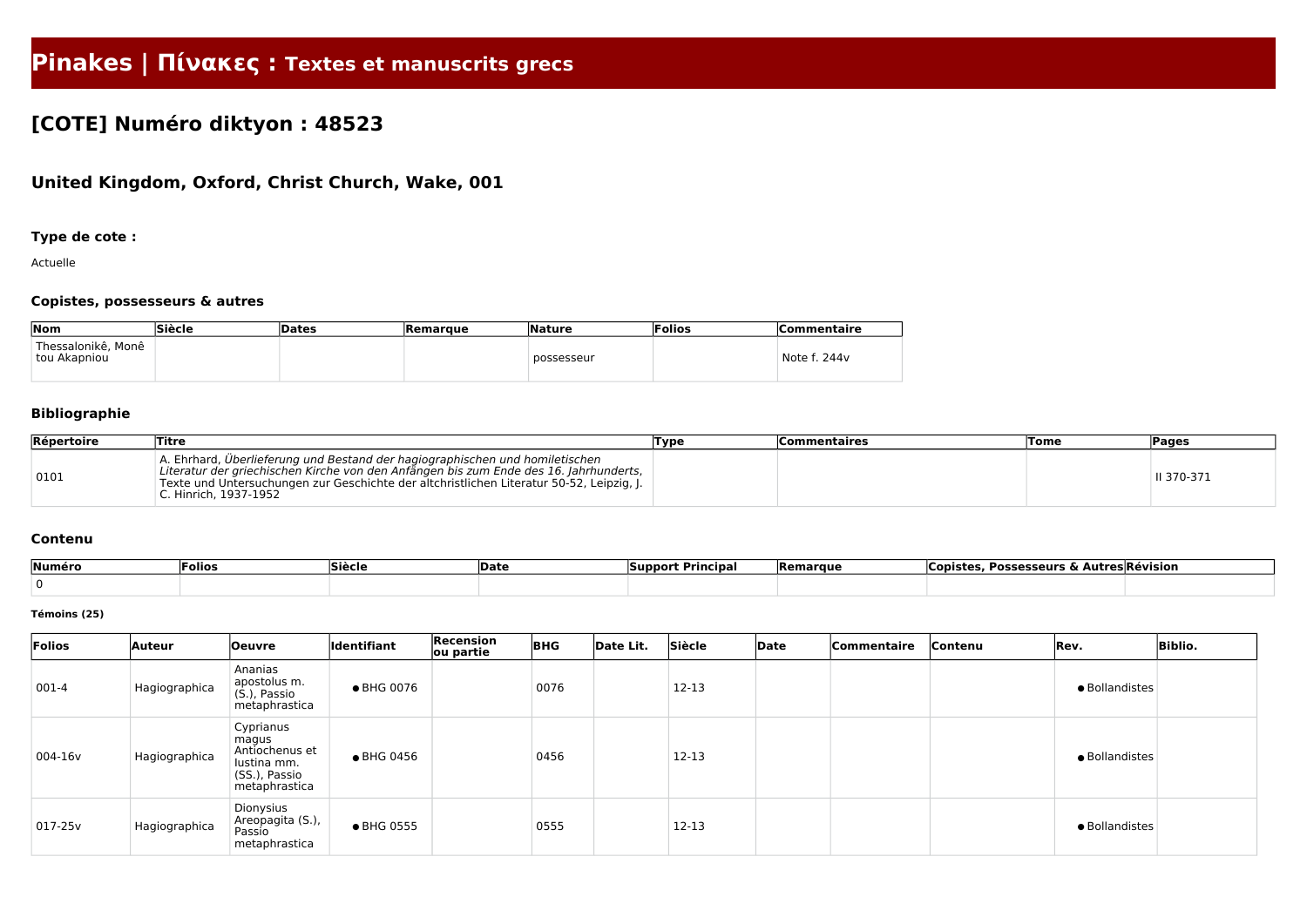| Folios   | <b>Auteur</b> | <b>Oeuvre</b>                                                                                        | Identifiant                      | Recension<br>ou partie | <b>BHG</b> | Date Lit. | Siècle | Date | Commentaire | Contenu | Rev.           | <b>Biblio.</b> |
|----------|---------------|------------------------------------------------------------------------------------------------------|----------------------------------|------------------------|------------|-----------|--------|------|-------------|---------|----------------|----------------|
| 025v-28v | Hagiographica | Charitina v. m.<br>Coryci (S.)<br>Passio<br>metaphrastica                                            | ● BHG 0300                       |                        | 0300       |           | 12-13  |      |             |         | · Bollandistes |                |
| 028v-35  | Hagiographica | Thomas ap. (S.),<br>Commentarius<br>metaphrasticus                                                   | • BHG 1835<br>$\bullet$ CANT 248 |                        | 1835       |           | 12-13  |      |             |         | · Bollandistes |                |
| 035-42v  | Hagiographica | Sergius et<br>Bacchus mm. in<br>Syria (SS.),<br>Passio<br>metaphrastica                              | • BHG 1625                       |                        | 1625       |           | 12-13  |      |             |         | · Bollandistes |                |
| 042v-47v | Hagiographica | Pelagia<br>paenitens<br>Hierosolymis<br>$(S.)$ , Vita<br>metaphrastica                               | • BHG 1479                       |                        | 1479       |           | 12-13  |      |             |         | · Bollandistes |                |
| 048-54   | Hagiographica | Eulampius et<br>Eulampia eius<br>soror, Passio<br>metaphrastica                                      | • BHG 0617                       |                        | 0617       |           | 12-13  |      |             |         | · Bollandistes |                |
| 054-60v  | Hagiographica | Probus,<br>Tarachus et<br>Andronicus mm.<br>Anazarbi (SS.),<br>Passio<br>metaphrastica               | • BHG 1575                       |                        | 1575       |           | 12-13  |      |             |         | · Bollandistes |                |
| 060v-70v | Hagiographica | Carpus, Papylus<br>et Agathonica<br>mm. Pergami<br>(SS.), Passio<br>metaphrastica                    | ● BHG 0295                       |                        | 0295       |           | 12-13  |      |             |         | · Bollandistes |                |
| 070v-76v | Hagiographica | Nazarius,<br>Protasius,<br>Gervasius et<br>Celsus mm.<br>Mediolani (SS.),<br>Passio<br>metaphrastica | • BHG 1324                       |                        | 1324       |           | 12-13  |      |             |         | · Bollandistes |                |
| 076v-83  | Hagiographica | Lucianus presb.<br>Antiochenus m.<br>Nicomediae<br>(S.), Passio<br>metaphrastica                     | • BHG 0997                       |                        | 0997       |           | 12-13  |      |             |         | · Bollandistes |                |
| 083-89   | Hagiographica | Longinus<br>centurio m. in<br>Cappadocia<br>(S.), Passio et<br>inventio<br>metaphrasticae            | ● BHG 0989                       |                        | 0989       |           | 12-13  |      |             |         | · Bollandistes |                |
| 089-94v  | Hagiographica | Lucas<br>euangelista (S.),<br>Commentarius<br>metaphrasticus                                         | ● BHG 0991<br>$\bullet$ CANT 290 |                        | 0991       |           | 12-13  |      |             |         | · Bollandistes |                |